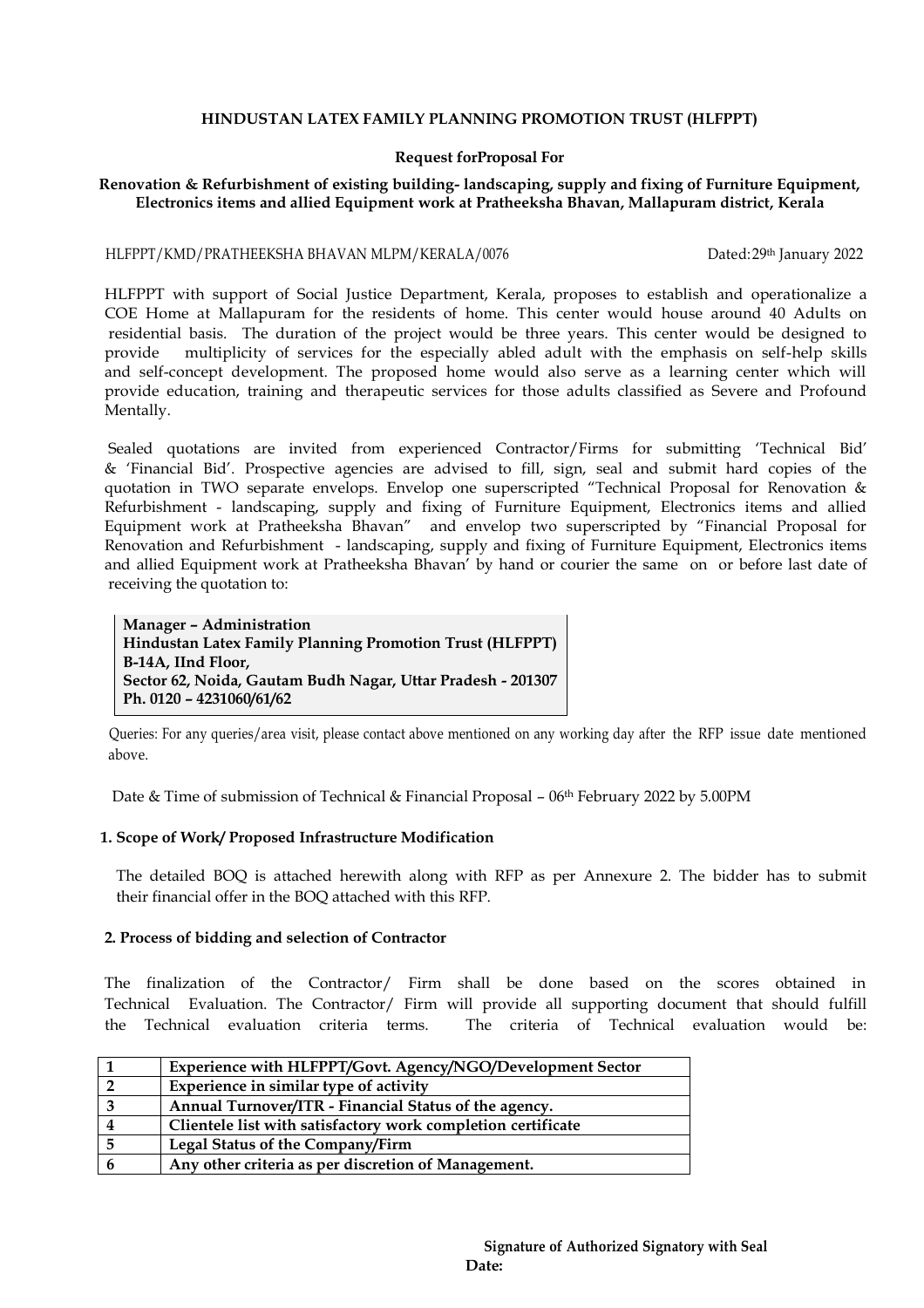The Bidders are required to prepare and submit their proposal in accordance with the terms set forth in this RFP.

First stage in the selection process shall be evaluation of the Technical Proposal submitted by the Bidders. Financial Proposals of only those Bidders qualifying in the Technical Proposal would be opened.

Bidders are advised to submit their respective Bids after visiting the Project site and ascertaining for themselves the site conditions, location, surroundings, climate, availability of power, water and other utilities for renovation, access to site, handling and storage of materials, weather data, applicable laws and regulations, and any other matter considered relevant by them.

The service of the successful bidder shall stand automatically terminated at the expiry of contract period without any necessity on the part of HLFPPT giving any notice to the firm.

# **Terms & Conditions**

- a) The agency can be an individual/HUF/Association of Persons (AOP)/Society/Trust/Partnership firm/company incorporated under the laws of India.
- b) No agency shall be entitled to submit more than one bid whether jointly or severally. If one does so, all bids wherein the agency has participated shall stand disqualified.
- c) The agency shall bear all costs associated with the preparation and submission of bid.
- d) The agency must have PAN (Permanent Account Number) and registered with GST and the documents for the same is to be attached.
- e) HLFPPT reserves the right to reject any and all proposals for failure to meet the requirements contained herein, to waive any technicalities, and to select the proposal which, in the HLFPPT"s sole judgment, best meets the requirements of the project.
- f) The Request for Proposal creates no obligation on the part of the HLFPPT to award a contract or to compensate the bidder for any costs incurred during proposal presentation, response, submission, presentation, or oral interviews (if held).
- g) The HLFPPT reserves the right to award a contract based upon proposals received without further discussion or negotiation. Bidder should not rely upon the opportunity to alter their qualifications during discussions.
- h) The HLFPPT further reserves the right to make such investigation as it deems necessary to determine the ability of bidders to furnish the required services, and bidders shall furnish all such information for this purpose as the HLFPPT may request.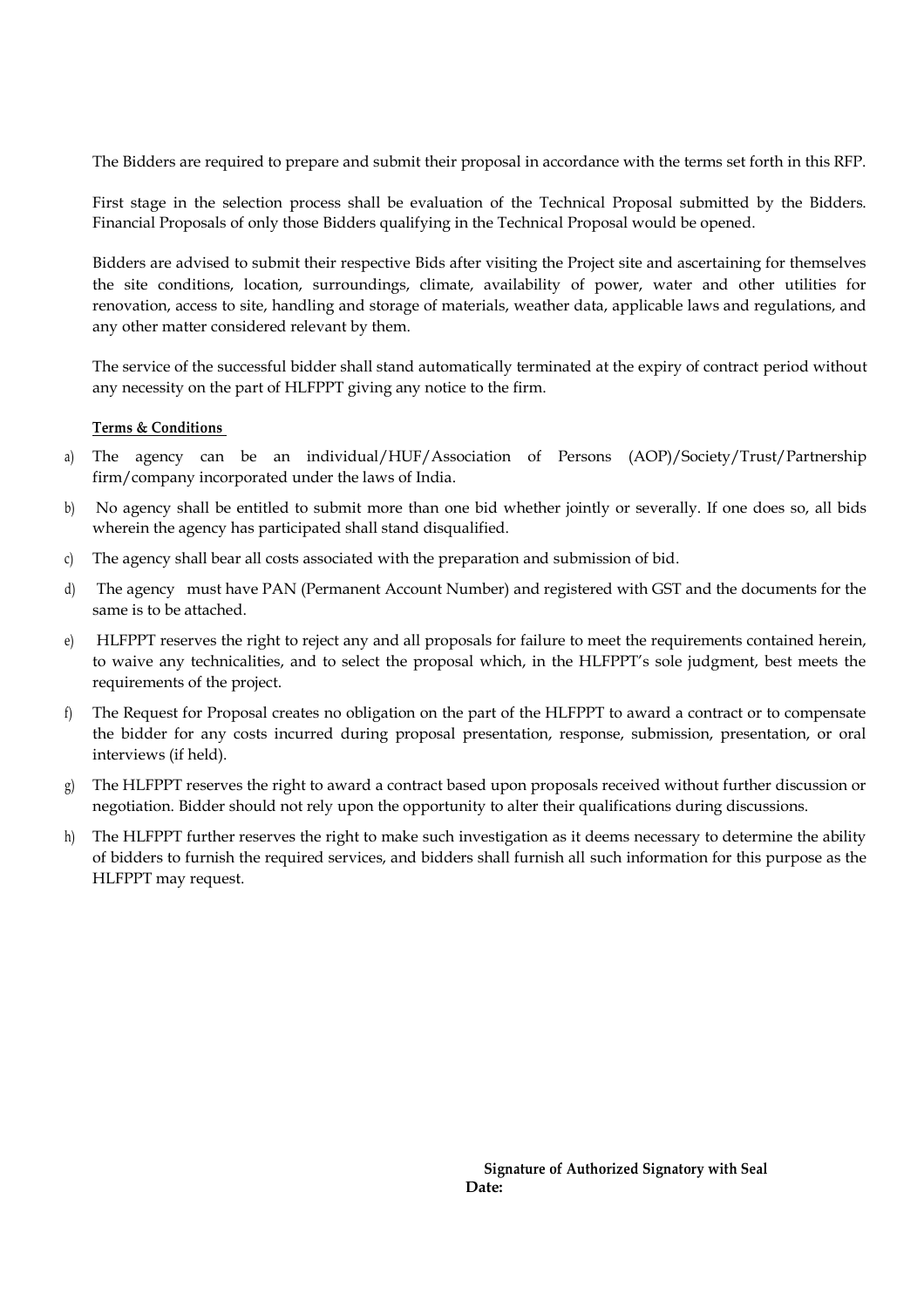# **Annexure 1 Technical Quotation Submission Template**

Application Form (This application to be prepared in organization's letter head)

| S.No           | <b>Organization Details</b>                                 |  |
|----------------|-------------------------------------------------------------|--|
| $\mathbf{1}$   | Name of Organization                                        |  |
| $\overline{2}$ | Address with pin code, email ID and<br><b>Phone Numbers</b> |  |
| $\mathfrak{Z}$ | Legal Status of the Organization                            |  |
| $\overline{4}$ | Pan and GST Number                                          |  |
| 5              | Year of Experience on the same field                        |  |
| 6              | Annual Turnover of the organization of<br>last 3 years      |  |
| $\overline{7}$ | Details of experts available with the<br>organization       |  |
| $8\,$          | List of Major Client ( to be attached<br>separately)        |  |

**Signature of Authorized Signatory with Seal Date:**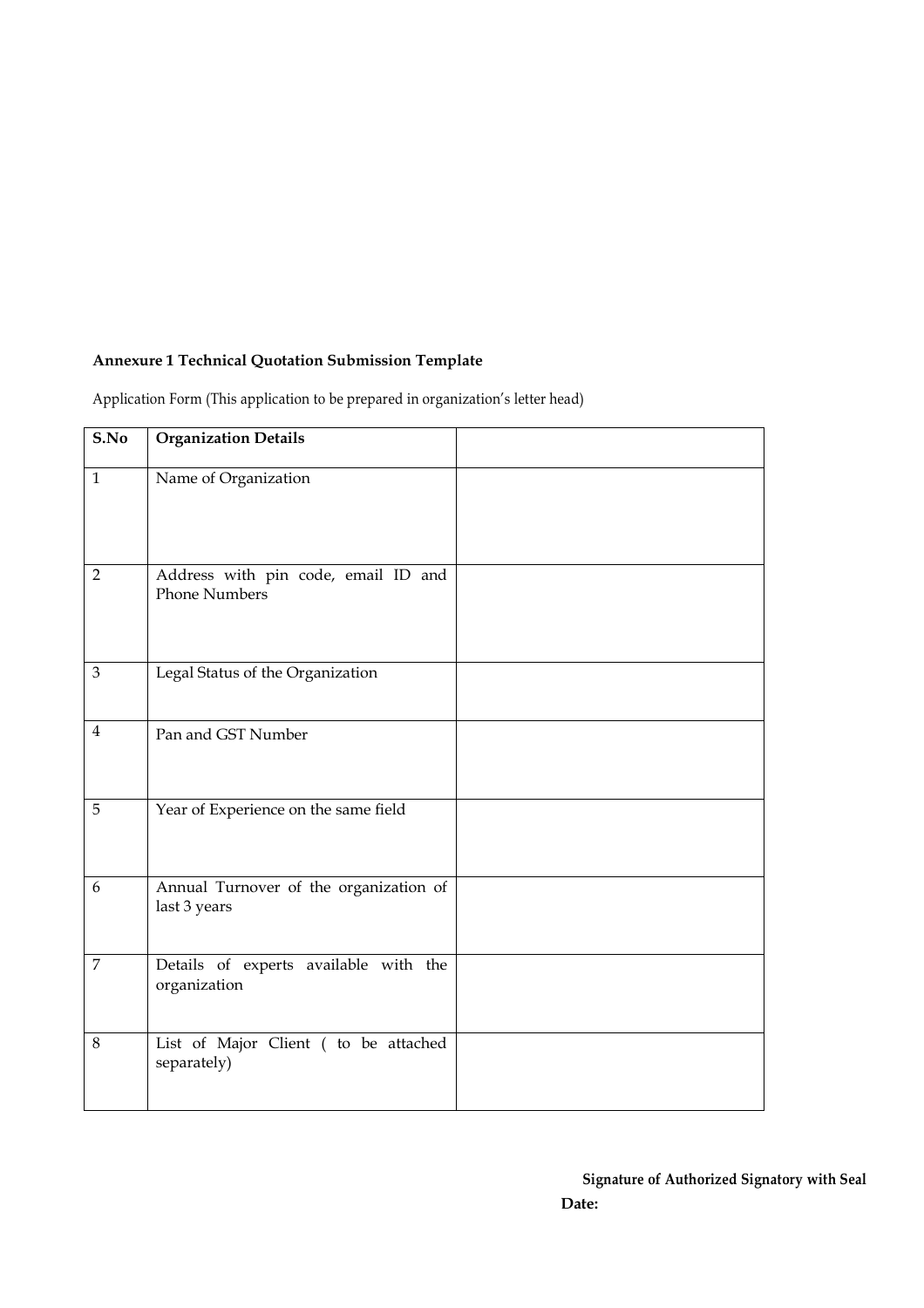## **Annexure 2: Financial Quotation Submission Template (ON THE LETTER HEAD OF AGENCY)**

## **To,**

## **Hindustan Latex Family Planning Promotion Trust (HLFPPT) B-14A, IInd Floor,Sector 62, Noida, Gautam Budh Nagar, Uttar Pradesh - 201307 Ph. 0120 – 4231060/61/62**

 Ref: RFP for Renovation & Refurbishment - Landscaping, supply and fixing of Furniture Equipment, Electronics items and allied Equipment work at Pratheeksha Bhavan, Mallapuram district, Kerala

| PRATHEEKSHA BHAVAN ESTIMATE FOR FURNITURE, LANDSCAPE, ELECTRONICS &<br>ALLIED EQUIPMENTS AND INSTALLATION |                                                                                                      |                  |               |
|-----------------------------------------------------------------------------------------------------------|------------------------------------------------------------------------------------------------------|------------------|---------------|
| SL.NO                                                                                                     | <b>ITEM</b>                                                                                          | QTY/AREA/NO      | <b>AMOUNT</b> |
|                                                                                                           | Courtyard                                                                                            |                  |               |
|                                                                                                           | Balance Beam(The rate includes material and labour                                                   |                  |               |
| 1                                                                                                         | cost for installation)                                                                               | 18 Mtr           |               |
|                                                                                                           | Fixing new basketball Backboard (Size: 1.8m x 1.05m x                                                |                  |               |
|                                                                                                           | .03m) mounted with 12ft high safety padded metal                                                     |                  |               |
| 2                                                                                                         | post                                                                                                 | 1 Pair           |               |
|                                                                                                           | Badminton/Volleyball - Mild Steel Movable Post &                                                     |                  |               |
| $\mathfrak{Z}$                                                                                            | <b>Net</b>                                                                                           | 1 Pair           |               |
|                                                                                                           | Open Gym Equipments such as Elliptical exerciser,                                                    |                  |               |
|                                                                                                           | Leg press, Air Walker, Rowing Machine, Push pull                                                     |                  |               |
|                                                                                                           | Chair and Park Scaling Ladder. The equipments<br>should be ISI approved and made of 4inch iron pipes |                  |               |
| 4                                                                                                         | & 12mm iron sheet                                                                                    | 1 each           |               |
|                                                                                                           | 3 seater Swing made of wrought iron with a loading                                                   |                  |               |
| 5                                                                                                         | capacity of 300kg                                                                                    | 1no              |               |
|                                                                                                           | 2 single seater swing made of wrought iron with a                                                    |                  |               |
| 6                                                                                                         | loading capacity of 200kg                                                                            | 1 <sub>no</sub>  |               |
|                                                                                                           | Educational Peg Board with geometrical shapes made                                                   |                  |               |
| 7                                                                                                         | of hardwood timber                                                                                   | 8ft x 4ft        |               |
|                                                                                                           | Acrylic wall Mirror of Size 1.8m x .45m with wooden                                                  |                  |               |
| 8                                                                                                         | framework                                                                                            | 4nos             |               |
|                                                                                                           | Manual Recliner Sofa Size: H 39 x W 33 x D 37; Seating                                               |                  |               |
|                                                                                                           | Height : 18(all dimensions are in inches). Primary                                                   |                  |               |
| 9                                                                                                         | material: Rexine/art leather                                                                         | 4nos             |               |
| 10                                                                                                        | Bean Bag XXL size with beans. Material : Leatherette                                                 | 6nos             |               |
| 11                                                                                                        | Punching bag & Gloves                                                                                | 1 no             |               |
|                                                                                                           | Scribble wall panel made of of white mica laminated                                                  |                  |               |
| 12                                                                                                        | on 8mm plywood. Refer design drawing                                                                 | 160sqft          |               |
|                                                                                                           | <b>Admin Block- Visitors Room</b>                                                                    |                  |               |
|                                                                                                           | Pinup Display Board made of Softboard secured with                                                   |                  |               |
| 12                                                                                                        | wooden frames. Refer Design drawing                                                                  | 96sqft           |               |
|                                                                                                           | TV unit & display shelf made of ferrocement slabs and                                                |                  |               |
|                                                                                                           | door with aluminum frames and hylam sheet as per                                                     |                  |               |
| 13                                                                                                        | drawing attached                                                                                     | 85sqft           |               |
|                                                                                                           | 6 Seater Corner Sofa Set. Size: Sofa H 35 x W 65 x D 35                                              |                  |               |
|                                                                                                           | ;Lounger H 35 x W 35 x D 70. Primary Material                                                        |                  |               |
| 14                                                                                                        | Leatherette. Refer Design drawing                                                                    | 1 N <sub>0</sub> |               |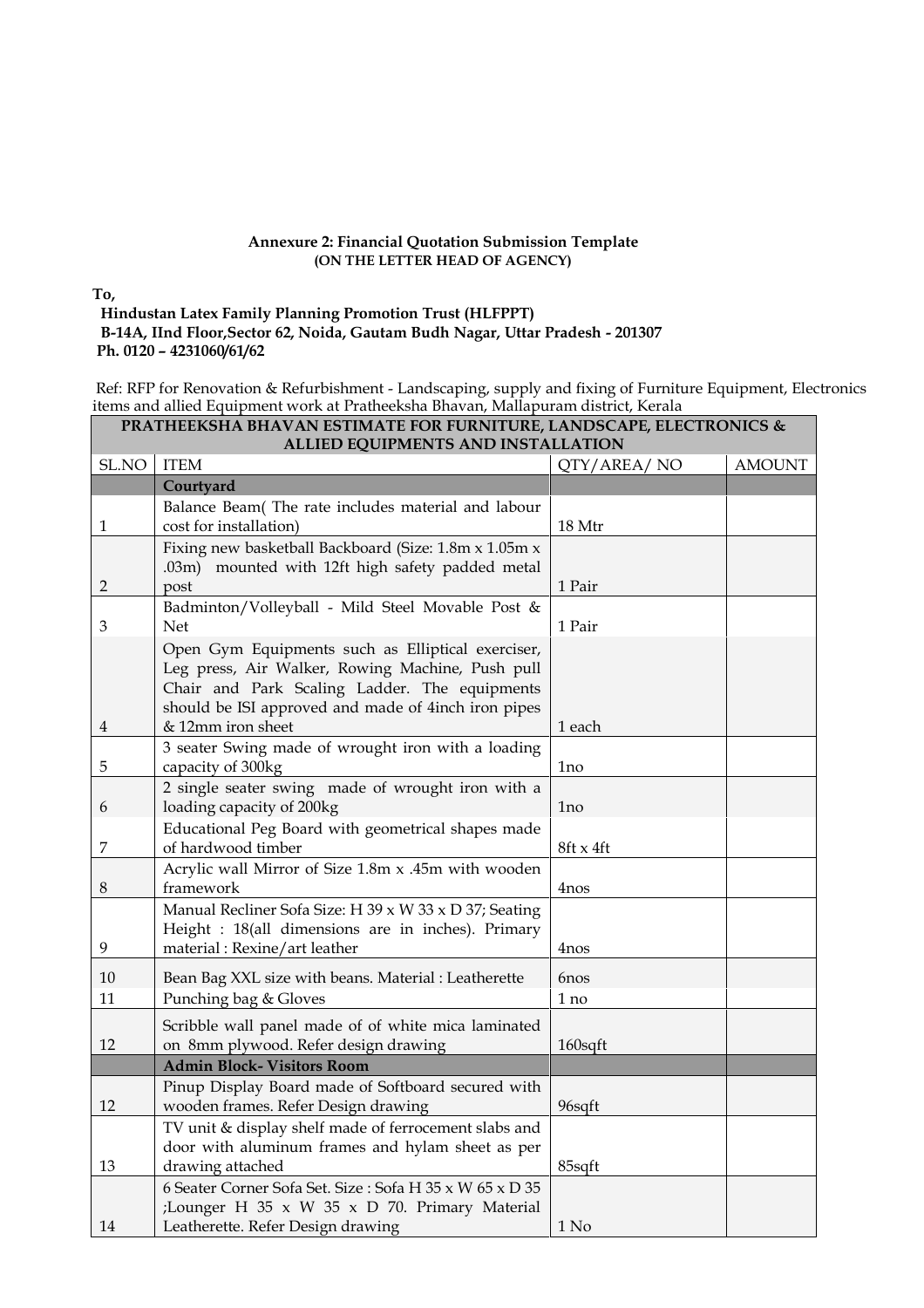|    | 4 Seater Discussion Table and chair set Size: Table: (H               |                  |
|----|-----------------------------------------------------------------------|------------------|
|    | 29.1 x W 44.9 x D 27.6) Chair: (H 37.4 x W 17 x D 16.9)               |                  |
|    | (All Dimensions Are in Inches) Material : Rubwood                     |                  |
| 15 | and Hardwood table top                                                | 1 N <sub>0</sub> |
|    | Curtain Set for windows With Fabric and iron                          |                  |
|    |                                                                       |                  |
|    | rod(60in) with brackets. Size : L x W - 90 x 48 Inches.               |                  |
| 16 | Material: fabric.                                                     | 6 Nos            |
|    | Outdoor chairs Size: H 27.6 x W 23.6 x D 23.6 (All                    |                  |
| 17 | dimensions are in inches) Material : Metal and wood.                  | $3$ nos          |
|    | <b>Superintendent Room</b>                                            |                  |
|    | Excecutive Table Size: Table: H $29.5 \times W$ 70.9 $\times$ D 35.4; |                  |
|    |                                                                       |                  |
|    | Return Storage: H 29.5 x W 47.2 x D 18.1 (All                         |                  |
|    | dimensions are in inches) Material : Engineered Wood                  |                  |
| 18 | & excutive office hair with high back.                                | 1 <sub>no</sub>  |
|    | Visitors Chair Size:H 40 x W<br>24<br>D<br>20<br>$\mathbf{x}$         |                  |
| 19 | (All Dimensions in Inches) Material : Fabric & Wood                   | 3no              |
|    |                                                                       |                  |
|    | Storage Cabinet w.r.t design with ferrocement slabs                   |                  |
|    | and doors with aluminium fames and hylam                              |                  |
| 20 | sheet.Size: Refer Design                                              | 55sqft           |
|    | Computer table Size: H $32 \times W$ $42 \times D$ 20 (All            |                  |
| 21 | dimensions are in inches) & Ergonomic work Chair                      | 1 <sub>no</sub>  |
|    | <b>Staff Room</b>                                                     |                  |
|    |                                                                       |                  |
|    | Workstation Tables Size: H $29.5 \times W$ 94.4 $\times$ D 23.6 (All  |                  |
|    | dimensions are in inches) & Ergonomic work chairs                     |                  |
| 22 | for 2 Person                                                          | 1no              |
|    | Storage Cabinet w.r.t design with ferrocement slabs                   |                  |
|    |                                                                       |                  |
|    | and doors with aluminium fames and hylam sheet.                       |                  |
| 23 | Refer Design                                                          | 46sqft           |
|    | <b>Inmate Bedrooms</b>                                                |                  |
|    |                                                                       |                  |
| 24 | 6ft x 3ft x 4inch Rexine Covered Coiron Mattress                      | 72 Nos           |
|    |                                                                       |                  |
|    | Wardrobes made of ferrocement slabs and doors made                    |                  |
| 25 | of aluminium frames and hylam sheet. Size: 2.1 x .90m                 | 72nos            |
|    | Acrylic wall Mirror of Size 1.5m x 1.5m with Wooden                   |                  |
| 26 | framework                                                             | 8nos             |
|    | <b>Activity Room</b>                                                  |                  |
|    |                                                                       |                  |
|    | Storage Cabinet w.r.t design made of ferrocement slab                 |                  |
|    | and aluminium frames & hylam sheet. Refer Design                      |                  |
| 27 | drawing                                                               | $42$ sqft        |
|    | Acrylic wall Mirror of Size 5.0 x 2.1m with Wooden                    |                  |
| 28 | framework                                                             | $113$ sqft       |
| 29 | 13ft wide projector pullout screen                                    | 1 no             |
|    | 18ft x 7 ft educational interactive floor i.e sound                   |                  |
|    |                                                                       |                  |
| 30 | responsive, light responsive, visual responsive                       | 1 <sub>no</sub>  |
| 31 | Visitek V12 brand home Projector fixed from ceiling                   | 1 <sub>no</sub>  |
|    | Doctor Consulting Room & Sick Room                                    |                  |
|    | 182 x 152 x 45cm Powder coated Mild steel frame and                   |                  |
|    |                                                                       |                  |
|    | mild steel sheet patient Bed & 3inch thick rexine                     |                  |
| 32 | Mattress                                                              | 3 nos            |
|    | Doctor Desk Size: H 29.5 x W 47.2 x D 23.6 (all                       |                  |
|    | dimension in inches) Mateial : Metal Legs &                           |                  |
| 33 | Engineered Wood & Ergonomic office Chair                              | 1 Nos            |
|    | Patient Stool: Size : H 16 x W 13.5 x D 13.5 (All                     |                  |
|    |                                                                       |                  |
| 34 | Dimension Are In Inches). Material Stainless Steel                    | 4nos             |
|    | Storage Cabinet w.r.t design made of ferrocement slab                 |                  |
|    | and aluminium frames & hylam sheet Size: Refer                        |                  |
| 35 | design drawing                                                        | 116sqft          |
|    | 3 tier Stainless Steel trolley Size: H 35 x W 30 x D 17.5             |                  |